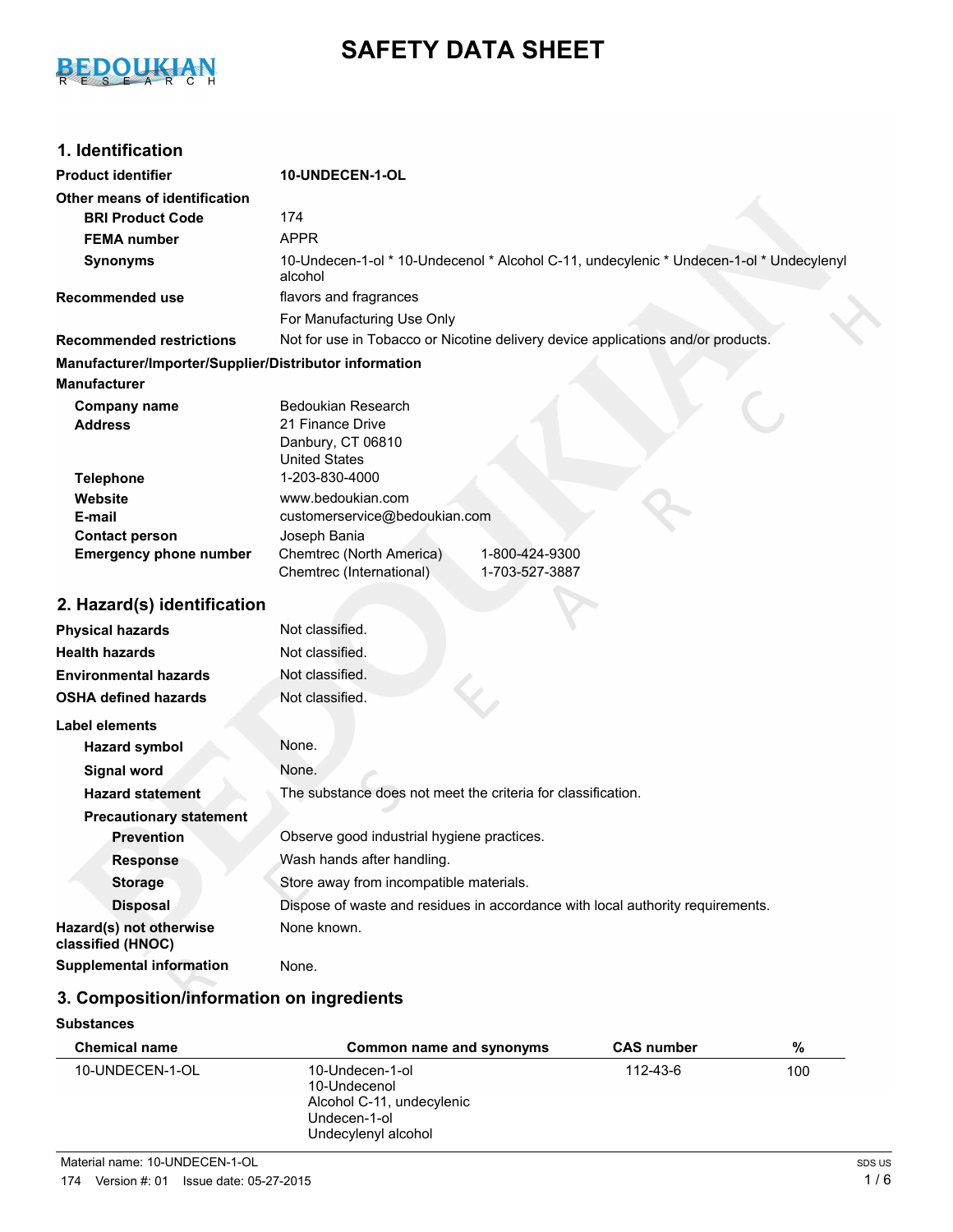| <b>Stabilizers</b><br><b>Chemical name</b>                                   | <b>CAS number</b><br>%                                                                                                                                                                                                                                                                           |
|------------------------------------------------------------------------------|--------------------------------------------------------------------------------------------------------------------------------------------------------------------------------------------------------------------------------------------------------------------------------------------------|
| synthetic alpha tocopherol                                                   | 0.1<br>10191-41-0                                                                                                                                                                                                                                                                                |
|                                                                              | *Designates that a specific chemical identity and/or percentage of composition has been withheld as a trade secret.                                                                                                                                                                              |
| <b>Composition comments</b>                                                  | Occupational Exposure Limits for stabilizers are listed in Section 8.                                                                                                                                                                                                                            |
| 4. First-aid measures                                                        |                                                                                                                                                                                                                                                                                                  |
| Inhalation                                                                   | Move to fresh air. Call a physician if symptoms develop or persist.                                                                                                                                                                                                                              |
| <b>Skin contact</b>                                                          | Wash off with soap and water. Get medical attention if irritation develops and persists.                                                                                                                                                                                                         |
| Eye contact                                                                  | Rinse with water. Get medical attention if irritation develops and persists.                                                                                                                                                                                                                     |
| Ingestion                                                                    | Rinse mouth. Get medical attention if symptoms occur.                                                                                                                                                                                                                                            |
| <b>Most important</b><br>symptoms/effects, acute and<br>delayed              | Direct contact with eyes may cause temporary irritation.                                                                                                                                                                                                                                         |
| Indication of immediate<br>medical attention and special<br>treatment needed | Treat symptomatically.                                                                                                                                                                                                                                                                           |
| <b>General information</b>                                                   | Ensure that medical personnel are aware of the material(s) involved, and take precautions to<br>protect themselves.                                                                                                                                                                              |
| 5. Fire-fighting measures                                                    |                                                                                                                                                                                                                                                                                                  |
| Suitable extinguishing media                                                 | Water fog. Foam. Dry chemical powder. Carbon dioxide (CO2).                                                                                                                                                                                                                                      |
| Unsuitable extinguishing<br>media                                            | Do not use water jet as an extinguisher, as this will spread the fire.                                                                                                                                                                                                                           |
| Specific hazards arising from<br>the chemical                                | During fire, gases hazardous to health may be formed.                                                                                                                                                                                                                                            |
| Special protective equipment<br>and precautions for firefighters             | Self-contained breathing apparatus and full protective clothing must be worn in case of fire.                                                                                                                                                                                                    |
| <b>Fire fighting</b><br>equipment/instructions                               | Move containers from fire area if you can do so without risk.                                                                                                                                                                                                                                    |
| <b>Specific methods</b>                                                      | Use standard firefighting procedures and consider the hazards of other involved materials.                                                                                                                                                                                                       |
| <b>General fire hazards</b>                                                  | No unusual fire or explosion hazards noted.                                                                                                                                                                                                                                                      |
| 6. Accidental release measures                                               |                                                                                                                                                                                                                                                                                                  |
| Personal precautions,<br>protective equipment and<br>emergency procedures    | Keep unnecessary personnel away. For personal protection, see section 8 of the SDS.                                                                                                                                                                                                              |
| <b>Methods and materials for</b><br>containment and cleaning up              | Large Spills: Stop the flow of material, if this is without risk. Dike the spilled material, where this is<br>possible. Cover with plastic sheet to prevent spreading. Absorb in vermiculite, dry sand or earth<br>and place into containers. Following product recovery, flush area with water. |
|                                                                              | Small Spills: Wipe up with absorbent material (e.g. cloth, fleece). Clean surface thoroughly to<br>remove residual contamination.                                                                                                                                                                |
|                                                                              | Never return spills to original containers for re-use. For waste disposal, see section 13 of the SDS.                                                                                                                                                                                            |
| <b>Environmental precautions</b>                                             | Avoid discharge into drains, water courses or onto the ground.                                                                                                                                                                                                                                   |
| 7. Handling and storage                                                      |                                                                                                                                                                                                                                                                                                  |
| <b>Precautions for safe handling</b>                                         | Observe good industrial hygiene practices.                                                                                                                                                                                                                                                       |
| Conditions for safe storage,<br>including any incompatibilities              | Store in original tightly closed container. Store away from incompatible materials (see Section 10<br>of the SDS). Recommended Packaging: Glass, Plastic or Phenolic Lined Steel. Store tightly sealed<br>under inert gas in a cool, well-ventilated area.                                       |
| 8. Exposure controls/personal protection                                     |                                                                                                                                                                                                                                                                                                  |
| <b>Occupational exposure limits</b>                                          | No exposure limits noted for ingredient(s).                                                                                                                                                                                                                                                      |
|                                                                              |                                                                                                                                                                                                                                                                                                  |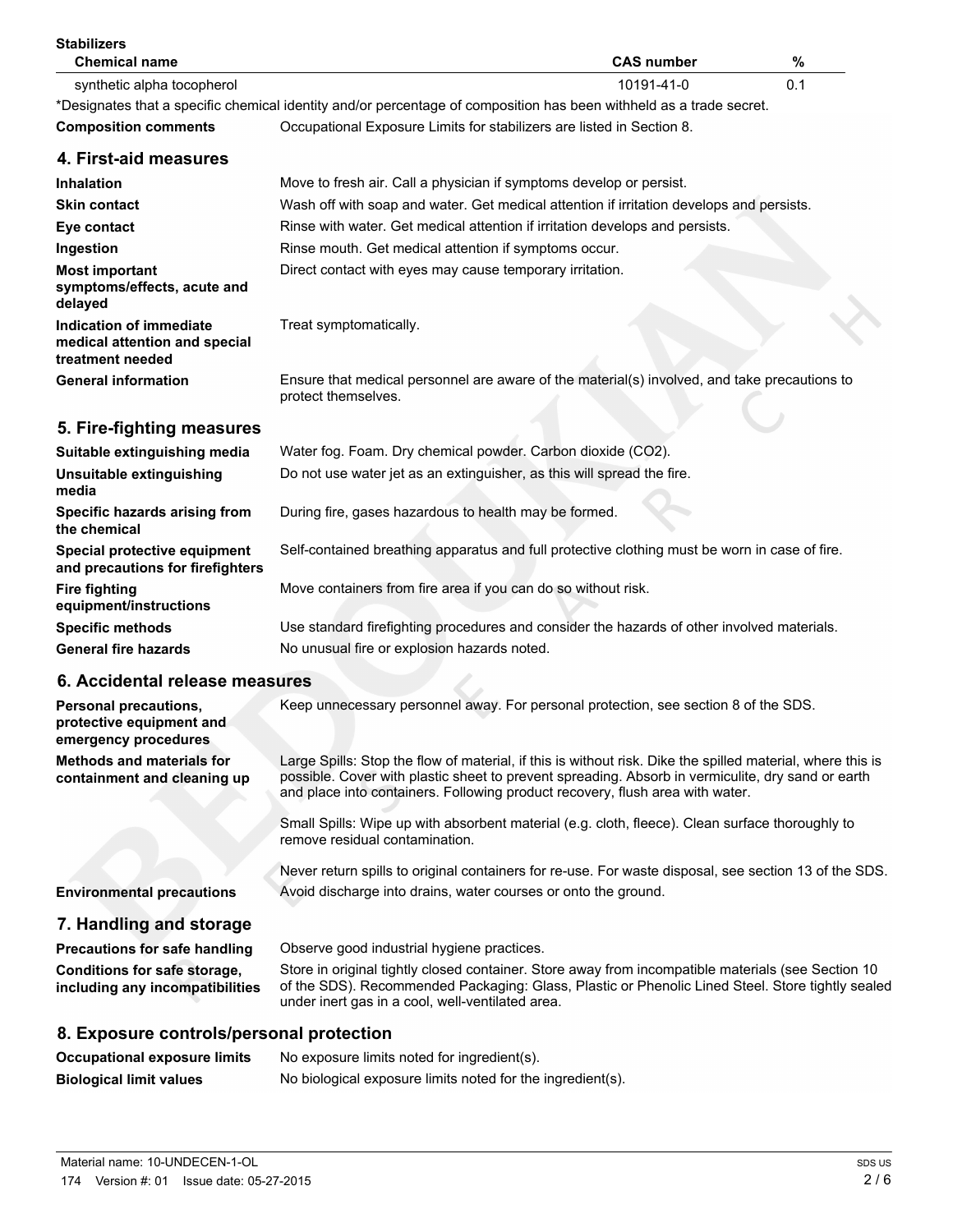| Appropriate engineering<br>controls      | Good general ventilation (typically 10 air changes per hour) should be used. Ventilation rates<br>should be matched to conditions. If applicable, use process enclosures, local exhaust ventilation,<br>or other engineering controls to maintain airborne levels below recommended exposure limits. If<br>exposure limits have not been established, maintain airborne levels to an acceptable level. |
|------------------------------------------|--------------------------------------------------------------------------------------------------------------------------------------------------------------------------------------------------------------------------------------------------------------------------------------------------------------------------------------------------------------------------------------------------------|
|                                          | Individual protection measures, such as personal protective equipment                                                                                                                                                                                                                                                                                                                                  |
| Eye/face protection                      | Wear safety glasses with side shields (or goggles).                                                                                                                                                                                                                                                                                                                                                    |
| <b>Skin protection</b>                   |                                                                                                                                                                                                                                                                                                                                                                                                        |
| <b>Hand protection</b>                   | Wear appropriate chemical resistant gloves. Suitable gloves can be recommended by the glove<br>supplier.                                                                                                                                                                                                                                                                                               |
| <b>Other</b>                             | Wear suitable protective clothing.                                                                                                                                                                                                                                                                                                                                                                     |
| <b>Respiratory protection</b>            | In case of insufficient ventilation, wear suitable respiratory equipment.                                                                                                                                                                                                                                                                                                                              |
| <b>Thermal hazards</b>                   | Wear appropriate thermal protective clothing, when necessary.                                                                                                                                                                                                                                                                                                                                          |
| <b>General hygiene</b><br>considerations | Always observe good personal hygiene measures, such as washing after handling the material<br>and before eating, drinking, and/or smoking. Routinely wash work clothing and protective<br>equipment to remove contaminants.                                                                                                                                                                            |
| 9. Physical and chemical properties      |                                                                                                                                                                                                                                                                                                                                                                                                        |
| Appearance                               |                                                                                                                                                                                                                                                                                                                                                                                                        |
|                                          |                                                                                                                                                                                                                                                                                                                                                                                                        |

## **9. Physical and chemical properties**

| <b>Appearance</b>                                 |                                                                                                                                          |
|---------------------------------------------------|------------------------------------------------------------------------------------------------------------------------------------------|
| <b>Physical state</b>                             | Liquid.                                                                                                                                  |
| Color                                             | Colorless                                                                                                                                |
| Odor                                              | fresh, waxy, citrus, rosy character.                                                                                                     |
| <b>Odor threshold</b>                             | Not available.                                                                                                                           |
| рH                                                | Not available.                                                                                                                           |
| Melting point/freezing point                      | Not available.                                                                                                                           |
| Initial boiling point and boiling<br>range        | 482 °F (250 °C) Literature reference.                                                                                                    |
| <b>Flash point</b>                                | 230 °F (110 °C) Pensky-Martens or Grabner Miniflash                                                                                      |
| <b>Evaporation rate</b>                           | Not available.                                                                                                                           |
| Flammability (solid, gas)                         | Not applicable.                                                                                                                          |
| Upper/lower flammability or explosive limits      |                                                                                                                                          |
| <b>Flammability limit - lower</b><br>(%)          | Not available.                                                                                                                           |
| <b>Flammability limit - upper</b><br>(%)          | Not available.                                                                                                                           |
| Explosive limit - lower (%)                       | Not available.                                                                                                                           |
| Explosive limit - upper (%)                       | Not available.                                                                                                                           |
| Vapor pressure                                    | 0.00187 mmHg at 20°C; US EPA. 2014. Estimation Programs Interface Suite™ for Microsoft®<br>Windows, v 4.11. US EPA, Washington, DC, USA. |
| <b>Vapor density</b>                              | 5.9 Relative to air; air = 1                                                                                                             |
| <b>Relative density</b>                           | Not available.                                                                                                                           |
| Solubility(ies)                                   |                                                                                                                                          |
| <b>Solubility (water)</b>                         | Not available.                                                                                                                           |
| <b>Partition coefficient</b><br>(n-octanol/water) | 4.14 US EPA. 2014. Estimation Programs Interface Suite™ for Microsoft® Windows, v 4.11. US<br>EPA, Washington, DC, USA.                  |
| <b>Auto-ignition temperature</b>                  | Not available.                                                                                                                           |
| <b>Decomposition temperature</b>                  | Not available.                                                                                                                           |
| <b>Viscosity</b>                                  | Not available.                                                                                                                           |
| <b>Other information</b>                          |                                                                                                                                          |
| <b>Density</b>                                    | $0.84 - 0.848$ g/cm3                                                                                                                     |
| <b>Flammability class</b>                         | Combustible IIIB estimated                                                                                                               |
| <b>Molecular formula</b>                          | C11H22O                                                                                                                                  |
| Molecular weight                                  | 170.29                                                                                                                                   |
| <b>Specific gravity</b>                           | $0.84 - 0.848$ at 25°C                                                                                                                   |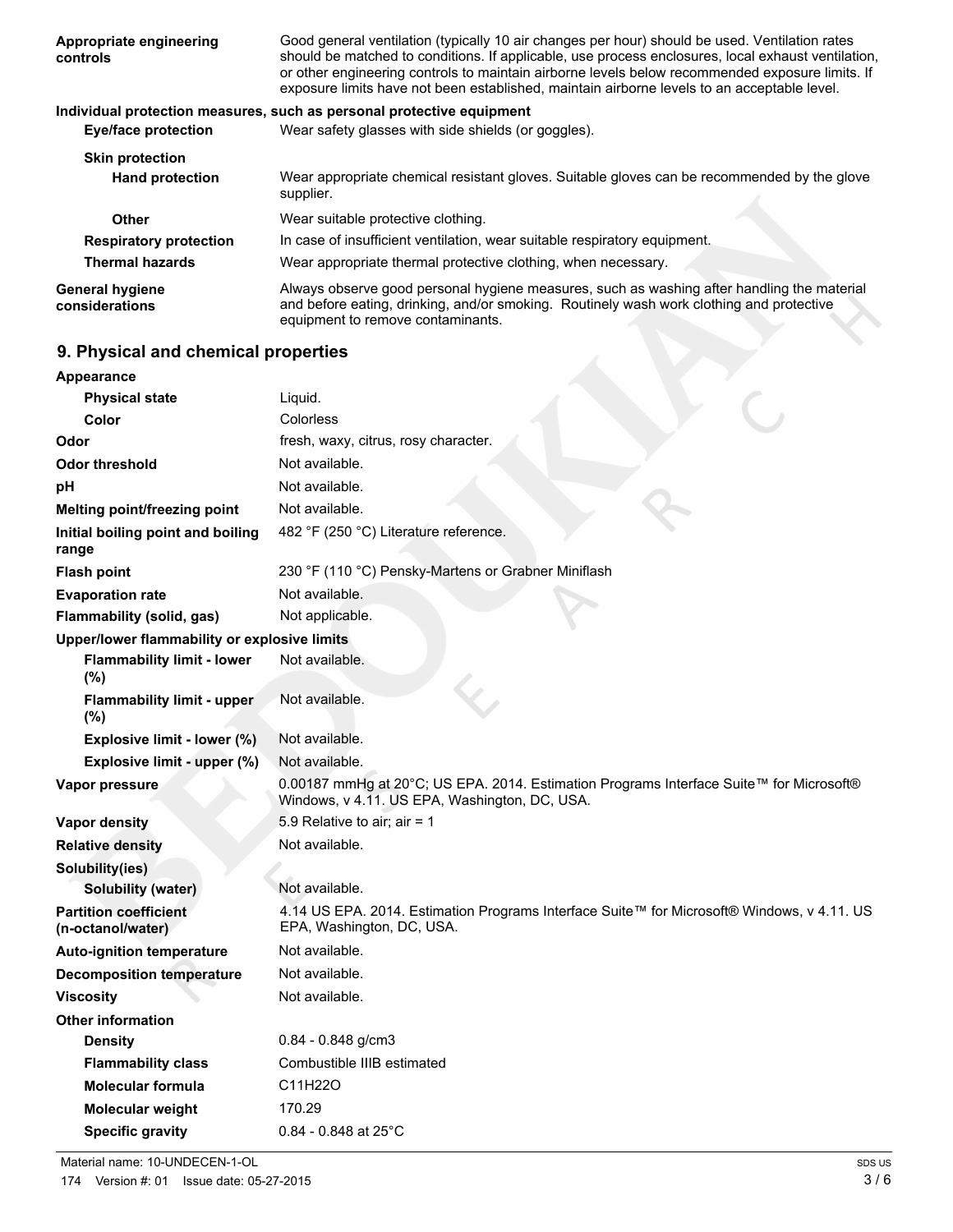#### **10. Stability and reactivity**

| <b>Reactivity</b>                            | The product is stable and non-reactive under normal conditions of use, storage and transport. |
|----------------------------------------------|-----------------------------------------------------------------------------------------------|
| <b>Chemical stability</b>                    | Material is stable under normal conditions.                                                   |
| <b>Possibility of hazardous</b><br>reactions | No dangerous reaction known under conditions of normal use.                                   |
| <b>Conditions to avoid</b>                   | Contact with incompatible materials.                                                          |
| Incompatible materials                       | Strong oxidizing agents.                                                                      |
| <b>Hazardous decomposition</b><br>products   | No hazardous decomposition products are known.                                                |

## **11. Toxicological information**

#### **Information on likely routes of exposure**

| <b>Inhalation</b>                                                                  | No adverse effects due to inhalation are expected.       |  |
|------------------------------------------------------------------------------------|----------------------------------------------------------|--|
| <b>Skin contact</b>                                                                | No adverse effects due to skin contact are expected.     |  |
| Eye contact                                                                        | Direct contact with eyes may cause temporary irritation. |  |
| Ingestion                                                                          | Expected to be a low ingestion hazard.                   |  |
| Symptoms related to the<br>physical, chemical and<br>toxicological characteristics | Direct contact with eyes may cause temporary irritation. |  |

#### **Information on toxicological effects**

**Acute toxicity**

| <b>Product</b>                                        | <b>Species</b>                                                                                                      | <b>Test Results</b> |
|-------------------------------------------------------|---------------------------------------------------------------------------------------------------------------------|---------------------|
| 10-UNDECEN-1-OL (CAS 112-43-6)                        |                                                                                                                     |                     |
| <b>Acute</b>                                          |                                                                                                                     |                     |
| Dermal                                                |                                                                                                                     |                     |
| Liguid                                                |                                                                                                                     |                     |
| LD50                                                  | Rabbit                                                                                                              | $> 6$ ml/kg         |
| Oral                                                  |                                                                                                                     |                     |
| Liquid                                                |                                                                                                                     |                     |
| LD50                                                  | Rat                                                                                                                 | $> 5$ ml/kg         |
|                                                       | * Estimates for product may be based on additional component data not shown.                                        |                     |
| <b>Skin corrosion/irritation</b>                      | Prolonged skin contact may cause temporary irritation.                                                              |                     |
| Serious eye damage/eye<br>irritation                  | Direct contact with eyes may cause temporary irritation.                                                            |                     |
| Respiratory or skin sensitization                     |                                                                                                                     |                     |
| <b>Respiratory sensitization</b>                      | Not a respiratory sensitizer.                                                                                       |                     |
| <b>Skin sensitization</b>                             | This product is not expected to cause skin sensitization.                                                           |                     |
| <b>Germ cell mutagenicity</b>                         | No data available to indicate product or any components present at greater than 0.1% are<br>mutagenic or genotoxic. |                     |
| Carcinogenicity                                       | This product is not considered to be a carcinogen by IARC, ACGIH, NTP, or OSHA.                                     |                     |
| Not listed.                                           | OSHA Specifically Regulated Substances (29 CFR 1910.1001-1050)                                                      |                     |
| <b>Reproductive toxicity</b>                          | This product is not expected to cause reproductive or developmental effects.                                        |                     |
| Specific target organ toxicity -<br>single exposure   | Not classified.                                                                                                     |                     |
| Specific target organ toxicity -<br>repeated exposure | Not classified.                                                                                                     |                     |
| <b>Aspiration hazard</b>                              | Not an aspiration hazard.                                                                                           |                     |
| 12. Ecological information                            |                                                                                                                     |                     |

**Ecotoxicity** The product is not classified as environmentally hazardous. However, this does not exclude the possibility that large or frequent spills can have a harmful or damaging effect on the environment.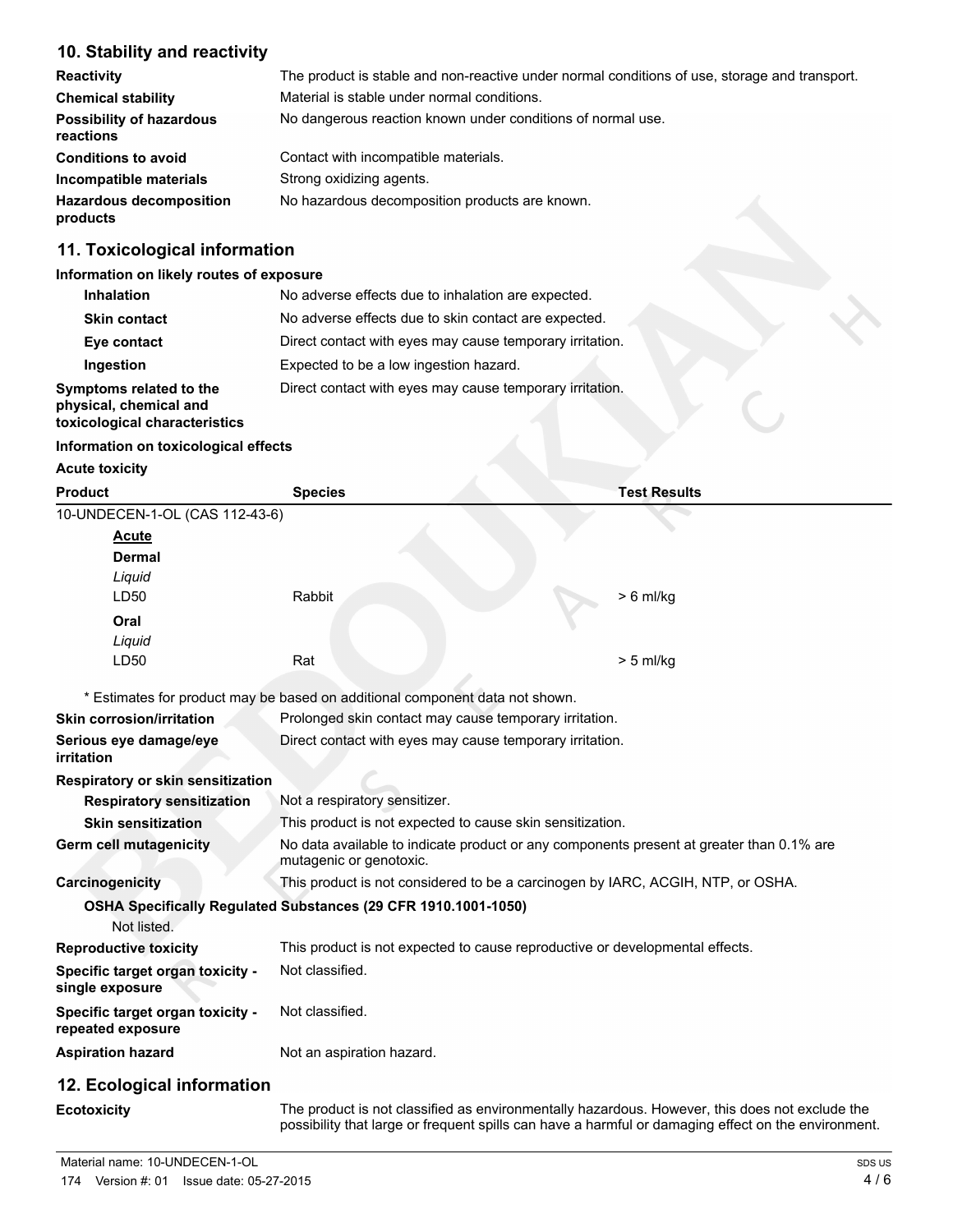#### **Bioaccumulative potential Partition coefficient n-octanol / water (log Kow)**

| 10-UNDECEN-1-OL       |                                                                                                                                                                                            | 4.14, US EPA. 2014. Estimation Programs Interface Suite™<br>for Microsoft® Windows, v 4.11. US EPA, Washington, DC,<br>USA. |
|-----------------------|--------------------------------------------------------------------------------------------------------------------------------------------------------------------------------------------|-----------------------------------------------------------------------------------------------------------------------------|
| Mobility in soil      | No data available.                                                                                                                                                                         |                                                                                                                             |
| Other adverse effects | No other adverse environmental effects (e.g. ozone depletion, photochemical ozone creation<br>potential, endocrine disruption, global warming potential) are expected from this component. |                                                                                                                             |

### **13. Disposal considerations**

| <b>Disposal instructions</b>             | Collect and reclaim or dispose in sealed containers at licensed waste disposal site.                                                                                                                                   |
|------------------------------------------|------------------------------------------------------------------------------------------------------------------------------------------------------------------------------------------------------------------------|
| <b>Local disposal regulations</b>        | Dispose in accordance with all applicable regulations.                                                                                                                                                                 |
| Hazardous waste code                     | The waste code should be assigned in discussion between the user, the producer and the waste<br>disposal company.                                                                                                      |
| Waste from residues / unused<br>products | Dispose of in accordance with local regulations. Empty containers or liners may retain some<br>product residues. This material and its container must be disposed of in a safe manner (see:<br>Disposal instructions). |
| Contaminated packaging                   | Since emptied containers may retain product residue, follow label warnings even after container is<br>emptied. Empty containers should be taken to an approved waste handling site for recycling or<br>disposal.       |

## **14. Transport information**

#### **DOT**

Not regulated as dangerous goods.

#### **IATA**

Not regulated as dangerous goods.

#### **IMDG**

Not regulated as dangerous goods.

#### **Transport in bulk according to** Not established. **Annex II of MARPOL 73/78 and the IBC Code**

## **15. Regulatory information**

**US federal regulations** This product is not known to be a "Hazardous Chemical" as defined by the OSHA Hazard Communication Standard, 29 CFR 1910.1200.

#### **TSCA Section 12(b) Export Notification (40 CFR 707, Subpt. D)**

Not regulated.

**CERCLA Hazardous Substance List (40 CFR 302.4)**

Not listed.

**SARA 304 Emergency release notification**

Not regulated.

**OSHA Specifically Regulated Substances (29 CFR 1910.1001-1050)**

Not listed.

## **Superfund Amendments and Reauthorization Act of 1986 (SARA)**

**Hazard categories** Immediate Hazard - No

Delayed Hazard - No Fire Hazard - No Pressure Hazard - No Reactivity Hazard - No

## **SARA 302 Extremely hazardous substance**

Not listed.

**SARA 311/312 Hazardous chemical** No

## **SARA 313 (TRI reporting)**

Not regulated.